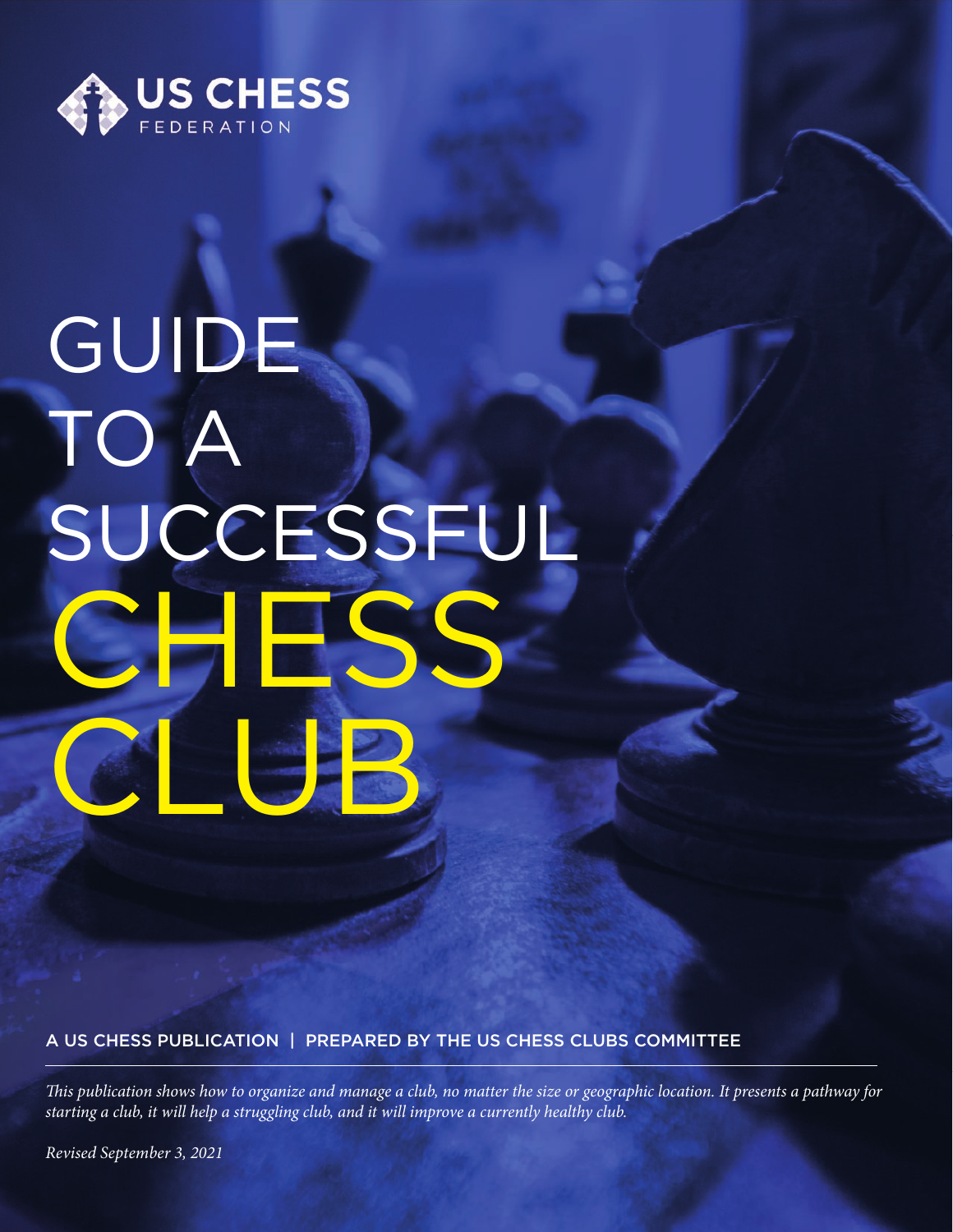# **Table of Contents**

| Page   1 |
|----------|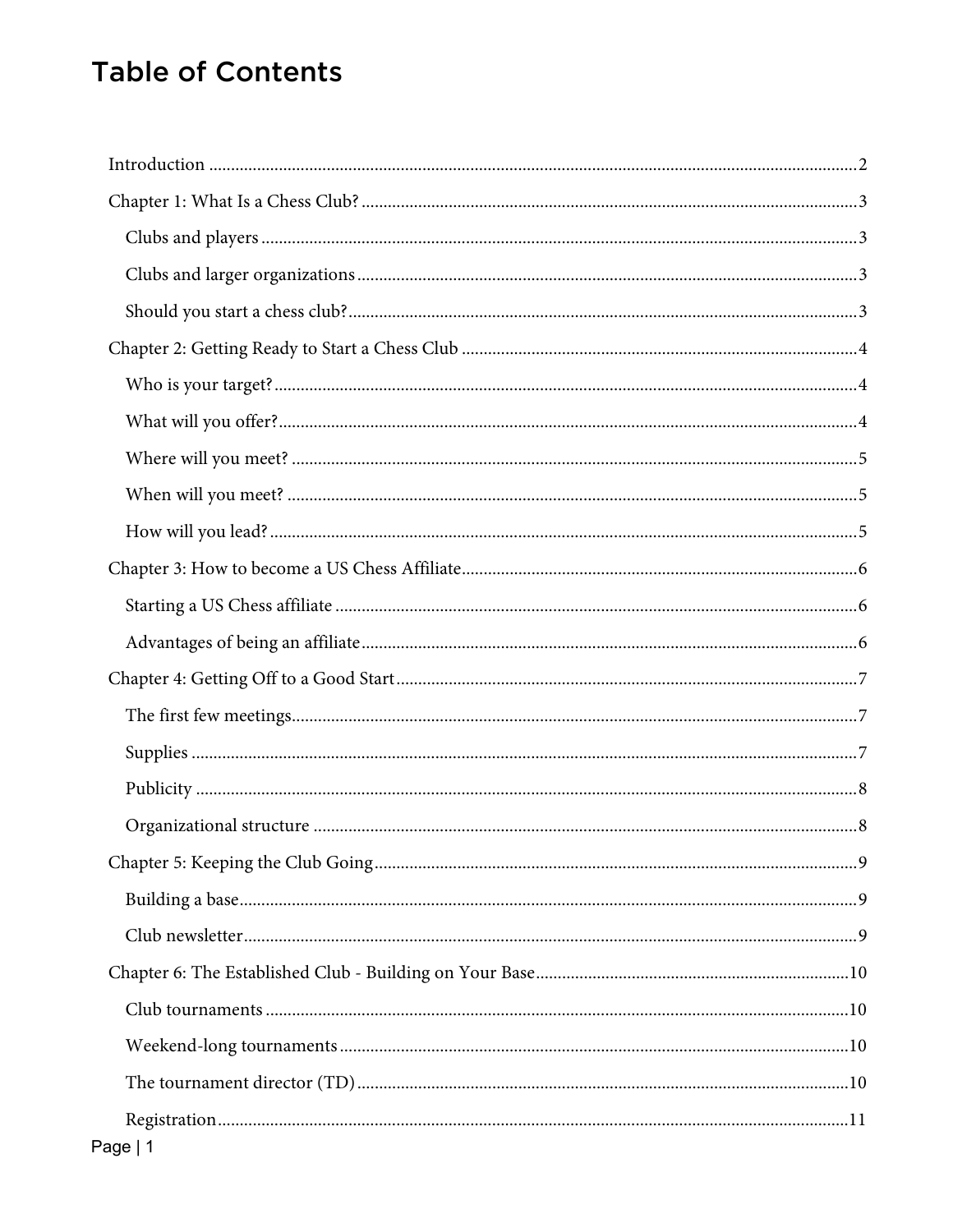# <span id="page-2-0"></span>Introduction

This *Guide to a Successful Chess Club* is written for anyone who organizes and manages a club, no matter the size or geographical location. It is assumed that the club is open to all (for information on running a scholastic chess club, click here for th[e Guide to Scholastic Chess\)](https://www.barberchess.com/wp-content/uploads/2017/10/11th-Edition-Guide-To-Scholastic-Chess-7-4-17.doc). If you are new to chess and need a glossary for many of the terms used in this document, click here.

A chess club is the center of organized chess. Clubs provide players an opportunity to play casually, socialize, and participate in tournaments (both rated and unrated).

This *Guide* will:

- Present a pathway to starting a club;
- Help a struggling club;
- Improve a currently healthy club.

It is designed to be a living document that grows as chess, ideas, and technology evolve. Please share you[r successful ideas with us](mailto:skantor@uschess.org) so that others may benefit from your experience.

Successful club organizers will certainly need some technical knowledge and energy, but don't make the mistake of thinking that you need to have expert chess knowledge. Desire and determination will take you far down the path to success.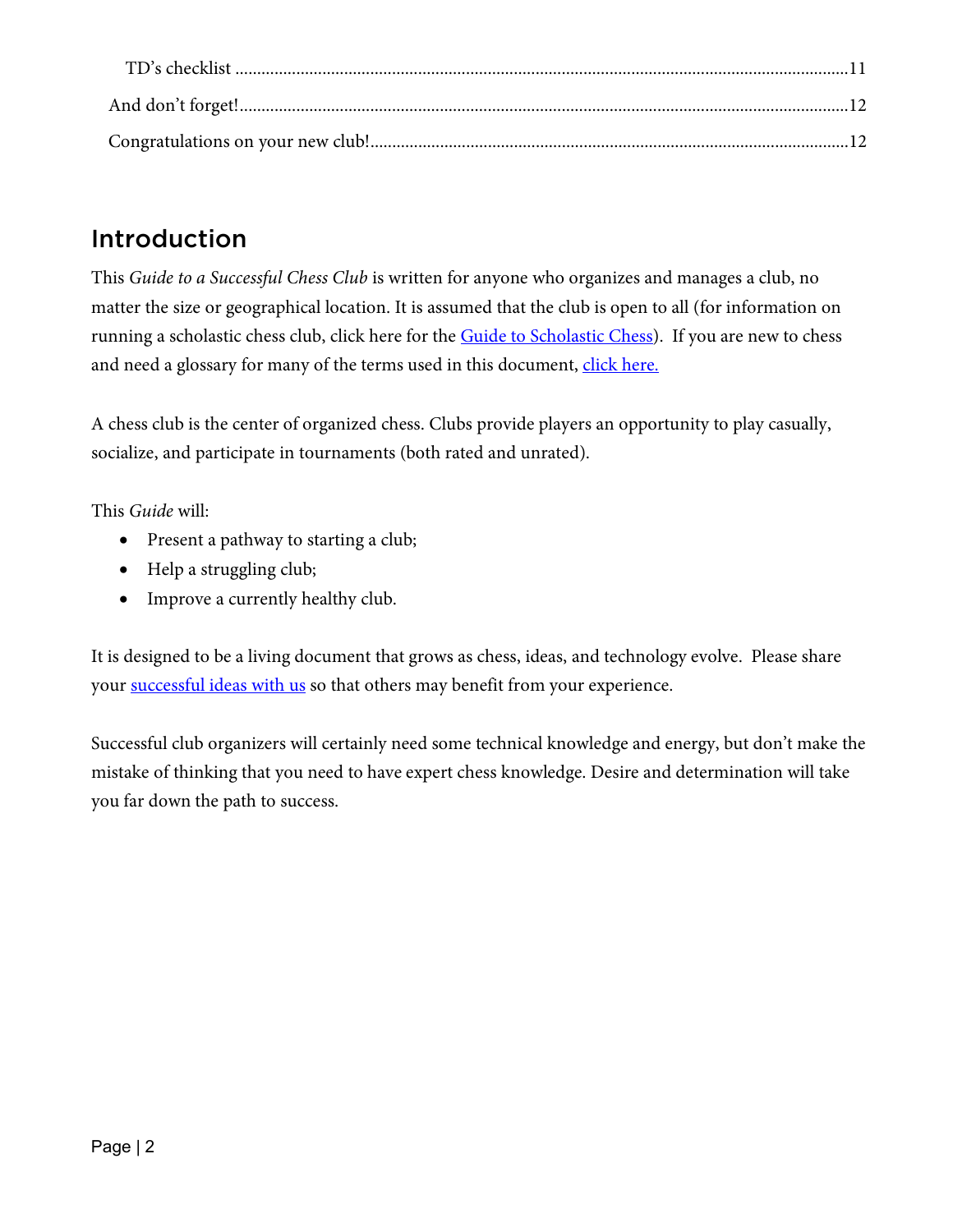# <span id="page-3-0"></span>Chapter 1: What Is a Chess Club?

# <span id="page-3-1"></span>Clubs and players

A chess club is a social, informational, instructional, or competitive meeting place where people come together through chess. A club can offer a wide variety of activities, including instruction, rated games, simuls, lectures, and recreational play. Every member is important to the success of the club, and the chess club cannot exist without active participation from both the organizers and players.

# <span id="page-3-2"></span>Clubs and larger organizations

The local chess club is an important link between the player and other organizations, such as state affiliates and our national chess organization, the [US Chess Federation](https://new.uschess.org/home/) (US Chess). A club introduces members to the fun and benefits of playing chess and can provide exposure to the wider world of competitive chess.

To learn how to become an affiliate and about the numerous advantages of being affiliated with US Chess, please see [Chapter 3.](#page-6-0)

# <span id="page-3-3"></span>Should you start a chess club?

Yes! It's not at all necessary for you to be a skilled player or to have prior experience as a Tournament Director. The US Chess Clubs Committee is preparing a mentorship program and other support systems to give help chess club directors. If you have any questions or need help, please contact our US Chess staff liaison to the Clubs Committee, [Dan Lucas](mailto:dlucas@uschess.org) at [dlucas@uschess.org](mailto:dlucas@uschess.org)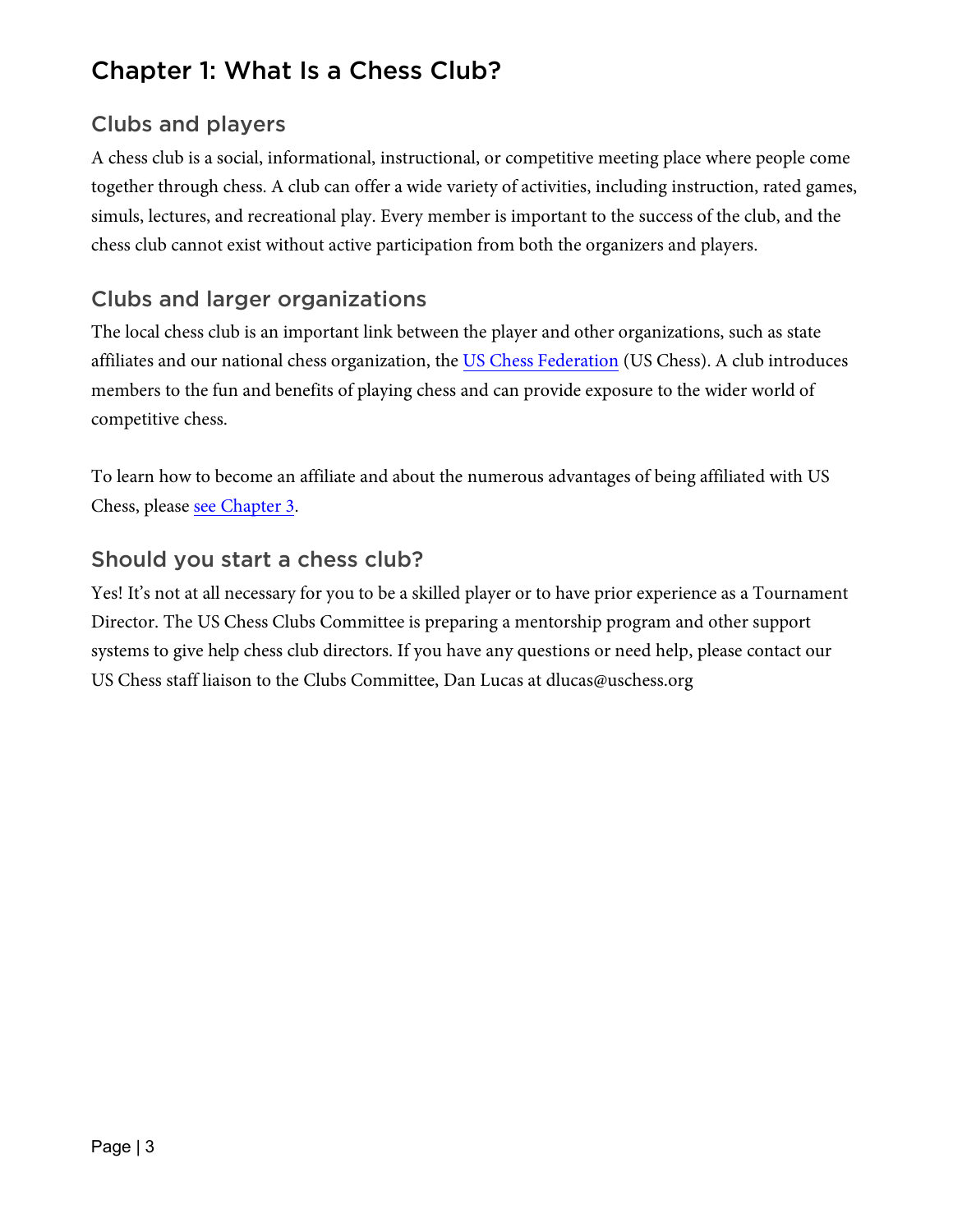# <span id="page-4-0"></span>Chapter 2: Getting Ready to Start a Chess Club

First decide how formal or informal you want the club to be. It can be a "meet-up" style location or have a fixed, dedicated presence. Either way, the business of how to start and operate a successful club is the same. Before proceeding, some questions to ask yourself are:

- Who is your target?
- What will you offer?
- Where will you meet?
- When will you meet?
- How will you lead?

You don't need to have all the answers to get started; just acting is the most important first step. Further, the answers will likely change as the club develops and grows. Planning is important, but so is flexibility and openness to change and growth. Above all, the highest priority for your club should be to make sure members are having fun.

#### <span id="page-4-1"></span>Who is your target?

When establishing the club, define your target player: beginners, experienced, students, or seniors? The time and place of your meetings will affect who can attend. While it is important that the club cater to a core audience, efforts should be made to make the club accessible to all with an interest in the game.

## <span id="page-4-2"></span>What will you offer?

Identify the needs and demands of your community and begin building around that. Surveys, in-person discussions, and email solicitations are all practical ways to accomplish this.

Create a tentative schedule of events to get your community accustomed to consistency and to plan for future events. Most clubs prefer to offer a variety of activities such as tournaments, instruction, simuls, and casual play. Experimenting with these events and soliciting ongoing feedback in the early months will allow you and your members to determine what works best at your club and facilitate long-term planning.

Your reason for starting a chess club and why people will want to join it are very important; this rationale will guide every other action. Everyone has different reasons for coming to a chess club. It is essential to understand this, and it is a key to successfully converting them to regular attendees.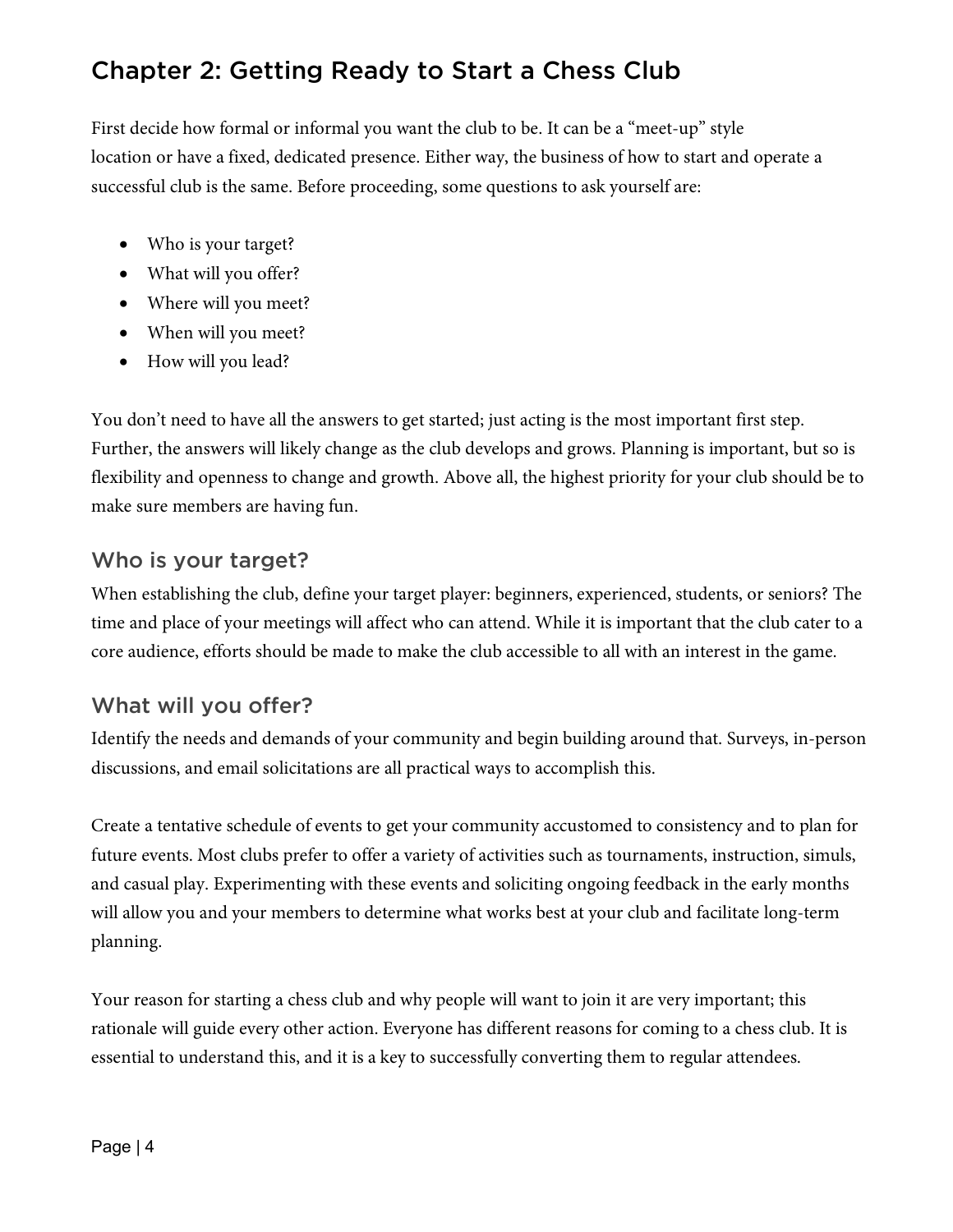#### <span id="page-5-0"></span>Where will you meet?

Finding a location will need to be one of your initial actions as only then can you implement the other steps. Schools, libraries, churches, or recreation centers sometimes have free or inexpensive space available. Private business such as restaurants, bookstores, and coffee shops are often glad to help, especially if you plan to meet during a slow day or time for them. Ideally, the space will be free of other distractions and will be available to you long term. Keep your eyes and ears open and use your imagination. Rental fees and available hours must be considered, and free locations sometimes have restrictions on how your club is financed.

#### <span id="page-5-1"></span>When will you meet?

The answer to this apparently simple question will have a major effect on the success of your club. Clubs that cater to primarily scholastic and collegiate members might find that an afternoon or afterclasses meeting time is the most convenient, but many who have jobs will not be able to attend until the evening.

Don't forget to consider your potential members' other activities and transportation issues. In a location where cars are the primary transportation, rush hours will be problematical. In regions with public transportation, make sure you understand those schedules. For these reasons, two hours should be the minimum session time, and up to five hours (or more) will be needed if you're aspiring to offer rated chess tournaments. Pragmatism is key.

## <span id="page-5-2"></span>How will you lead?

Be friendly. Treat your club members as you would guests in your home. Greet them, introduce them, and make them feel welcome. Providing excellent customer service will be the most important part of your success. Be responsive to inquiries to show potential and current members that you are serious and engaged.

While the overhead costs need not be very expensive, you still must plan ahead for future event rentals and to have the equipment and supplies needed.

Now that you've answered these questions, you're ready to start your club. It will be work, but it will be worth it!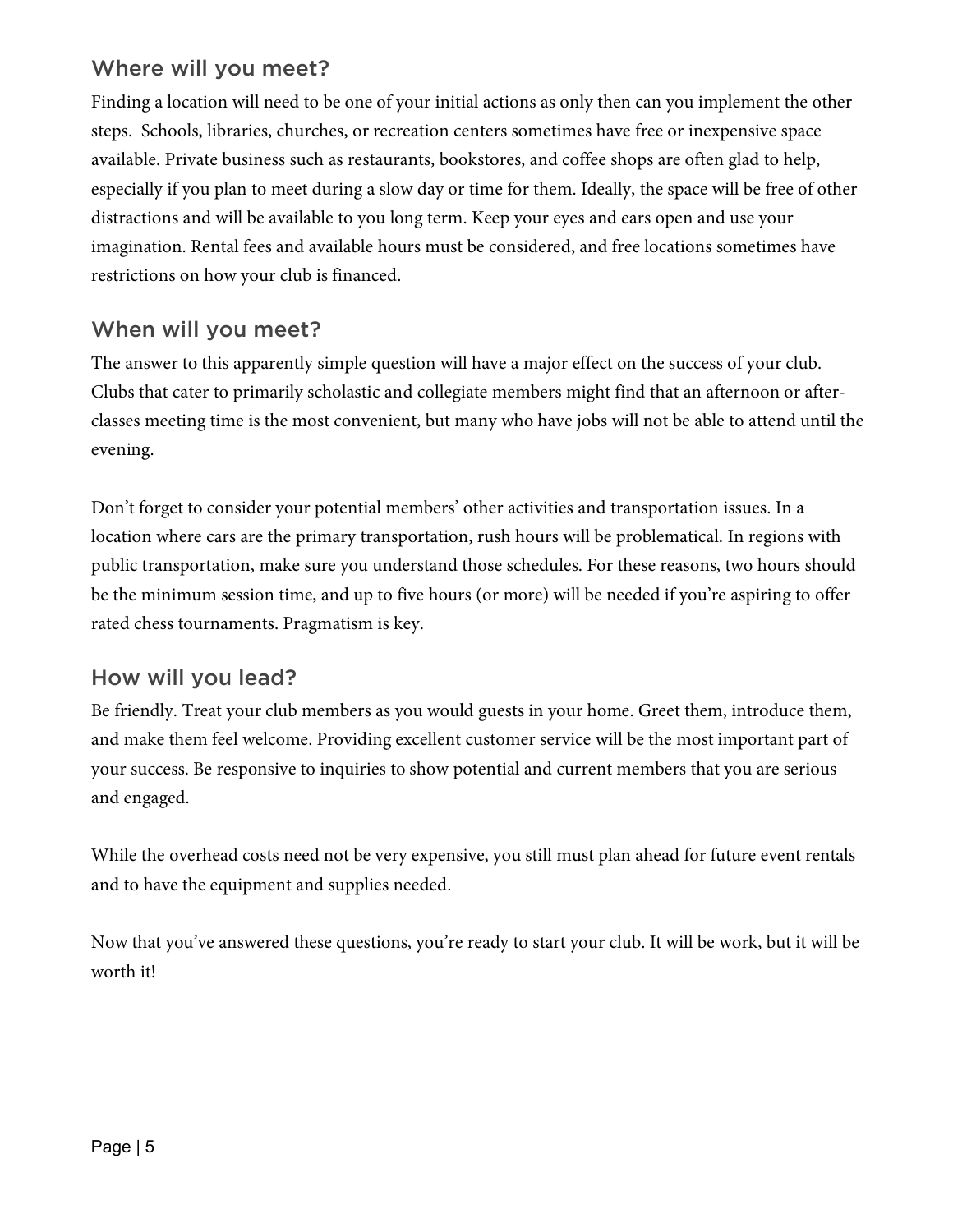# <span id="page-6-0"></span>Chapter 3: How to Become a US Chess Affiliate

## <span id="page-6-1"></span>Starting a US Chess affiliate

Becoming a US Chess affiliate should be one of your club's initial steps. The fee is modest, the paperwork minimal, and the benefits numerous. Click here for [the application.](https://secure2.uschess.org/webstore/affil.php) 

Here is the procedure and the information that you will need to provide:

- 1. Select your membership type; most commonly this will be "Regular US Chess Club Affiliation";
- 2. Choose "New" in the details box;
- 3. Give your affiliate's name, address, and your contact information and click on the button accepting the affiliate responsibilities;
- 4. Click "Add this item to your shopping cart," then pay for the affiliate membership.

## <span id="page-6-2"></span>Advantages of being an affiliate

Becoming a US Chess Affiliate offers many benefits to help your club grow and succeed including:

- A monthly subscription to *Chess Life* and the bi-monthly *Chess Life Kids;*
- Commissions on some memberships you sell through your affiliate;
- Access to online rating supplements.

As an Affiliate you can:

- Submit your tournament reports for rating;
- Run US Chess rated tournaments which may include certain US Chess National Championships that are bid out to third party organizers;
- Run <u>Junior Tournament Program (JTP</u>) events for players in grade 3 or below (US Chess membership not required; scholastic affiliates owned by an accredited K-12 educational program can also run in-school K-12 JTP events for their students in grade 12 and below);
- Participate in our *Membership Appreciation Program (MAP)* to win prizes;
- Purchase email address lists to send blasts to notify US Chess members of your events;
- Purchase mailing labels to notify members of your events via postal mail;
- Purchase tournament life announcements (TLAs) to advertise your events in *Chess Life* and/or *Chess Life Kids;*
- Utilize the US Chess online TLA program to advertise your [tournaments on the US Chess](http://www.uschess.org/tlas/upcoming.php) [website](http://www.uschess.org/tlas/upcoming.php) for free;
- Advertise your tournaments with a display ad in *Chess Life* at discounted rates.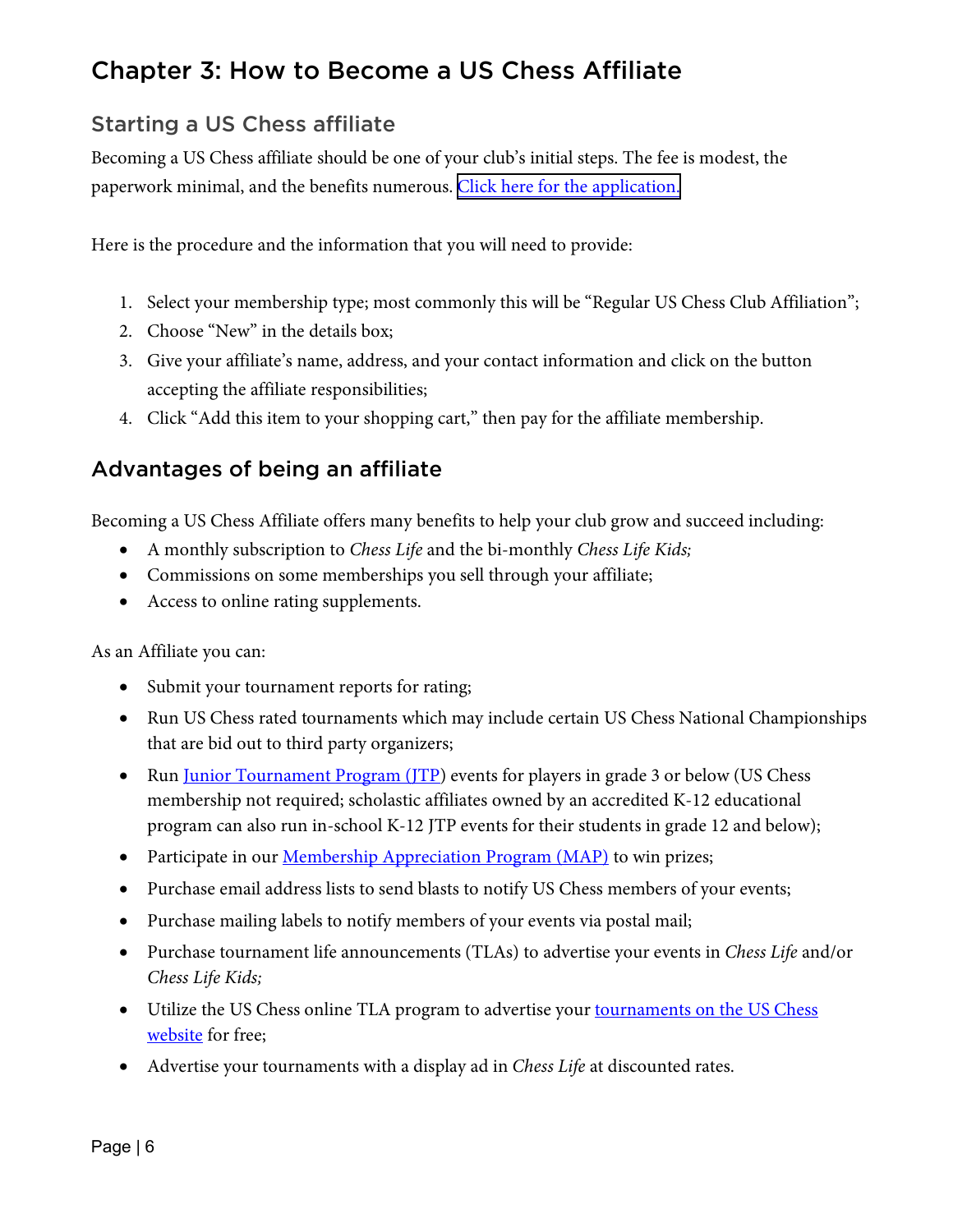# <span id="page-7-0"></span>Chapter 4: Getting Off to a Good Start

#### <span id="page-7-1"></span>The first few meetings

Everyone is nervous at the start of a journey and your new members are apt to be as well. Be as friendly and relaxed as you can and try to be flexible about your plans; your program should adapt to the needs of the people who actually show up.

Remember these important tips:

- Information is king: Provide a sign-up list. State clearly that the email and phone numbers will only be used for chess information. Make sure you assemble a database of contact information so that you can provide a regular communications campaign with club participants.
- Find out what chess activities interest your community the most.
- Play friendly chess games in the first meeting; only bring up rated games later. Use this initial meeting to learn about the people attending and why they are there.
- Welcome all players—especially newcomers and guests.
- Be open and transparent regarding costs and all money issues such as tournament entry fees and the cost of US Chess membership.
- Include your name, email, and phone number on all handouts and business cards.
- Above all: Treat everyone with dignity and respect!

#### <span id="page-7-2"></span>Supplies

Some items that you will need for the club include:

- Chess boards and sets: You'll need plenty of [chess boards and sets.](https://www.uscfsales.com/) Make sure you get standard tournament equipment; this will save you time and money when you start your own tournaments.
- Score sheets: Many club players like to keep a record of games, even casual ones. You can make your own scoresheets. [US Chess Sales](https://www.uscfsales.com/chess-scorebooks-and-club-supplies/chess-scorebooks.html) sells both preprinted and carbonless scoresheets.
- Clocks: There are a wide variety of [clocks and manufacturers.](https://www.uscfsales.com/chess-clocks/sort-by/price/sort-direction/desc.html) Be aware that most tournaments now have a time control with a delay or increment, so make sure you purchase digital clocks with these features.
- Tournament supplies: You'll probably run tournaments of some sort, and this will involve wall charts, pairing sheets, scoresheets, and so forth. [US Chess Sales sells a TD kit](https://www.uscfsales.com/catalogsearch/result/?cat=0&q=td+kit) which includes some of these items. Chess software can automate pairings, wall charts, pairing sheets, and other printing requirements, so investing in tournament software like **SwissSys** or [WinTD](https://www.uscfsales.com/catalogsearch/result/?cat=0&q=wintd) is an excellent long-term strategy. You can purchase either for less than \$100, and as you grow you will have the technology ready to scale.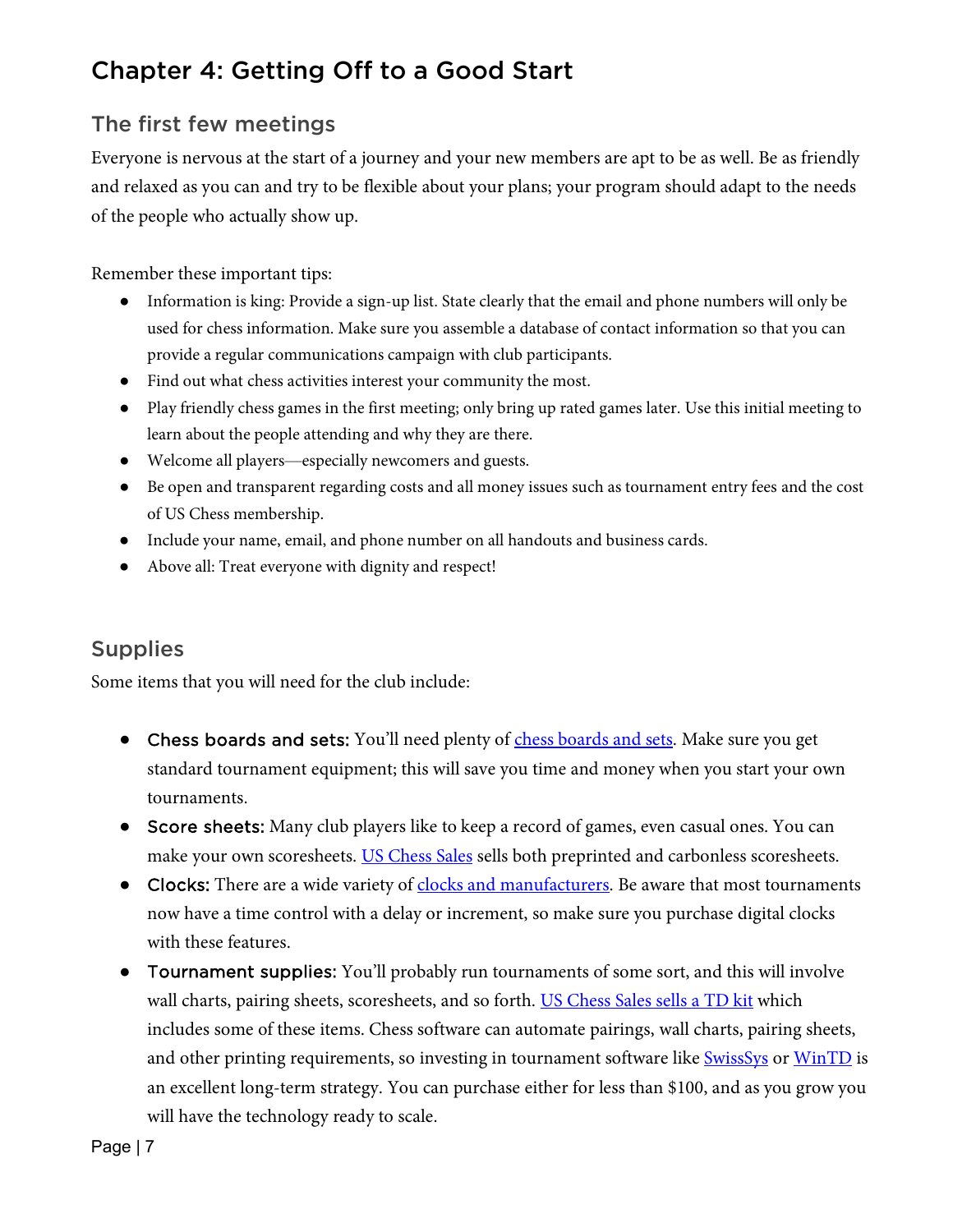• Additional Supplies: A few inexpensive **beginners' books** will provide new members with a way to study and learn between club meetings. [A demonstration board](https://www.uscfsales.com/chess-scorebooks-and-club-supplies/chess-demonstration-boards.html) is indispensable for holding group lectures.

## <span id="page-8-0"></span>**Publicity**

Throughout your club's existence, publicity will be an important consideration. For a club to be popular and well attended, people must know about it and ongoing activities. Strategies include:

- Flyers: Software you probably already have such as Microsoft Word include templates you can use to create a striking flyer. Distribute your flyers in local libraries, senior centers, and recreation halls or other venues your target audience may frequent.
- Website: A club website is an important way to help people learn about your activities and to archive club information. Pick a website name that is easy to remember.
- Social Media: An active social media presence is key to communicating to the masses, so wherever possible, try to maximize impact with this relatively inexpensive means of communication. It is generally a good idea to have a club Facebook page and a communications tool such as Constant Contact.
- Magazines: Club information can be included with your TLAs in *Chess Life* and *Chess Life Kids*.

# <span id="page-8-1"></span>Organizational structure

Some clubs depend on one or two people to do everything, but this is generally an unfair and ineffective distribution of work. Try your best to enlist members to help. The following suggested titles cover the minimal functions for club officers, though two or more are sometimes performed by one person, especially during the startup phase (and duties can of course be mixed and shared):

- President: This position oversees the club's functioning, resolves disputes, and is ready to take over for any other officer who is absent or negligent.
- Treasurer: This position collects dues, pays bills, and keeps financial records. Often, this position also keeps the club roster, which includes phone numbers, email addresses, and membership status.
- Activity/Tournament Director: This position plans and oversees events and makes sure they run smoothly.
- Secretary: This position records the official proceedings of the club, including tournament results and corresponds with other organizations. This person can also act as social media promoter.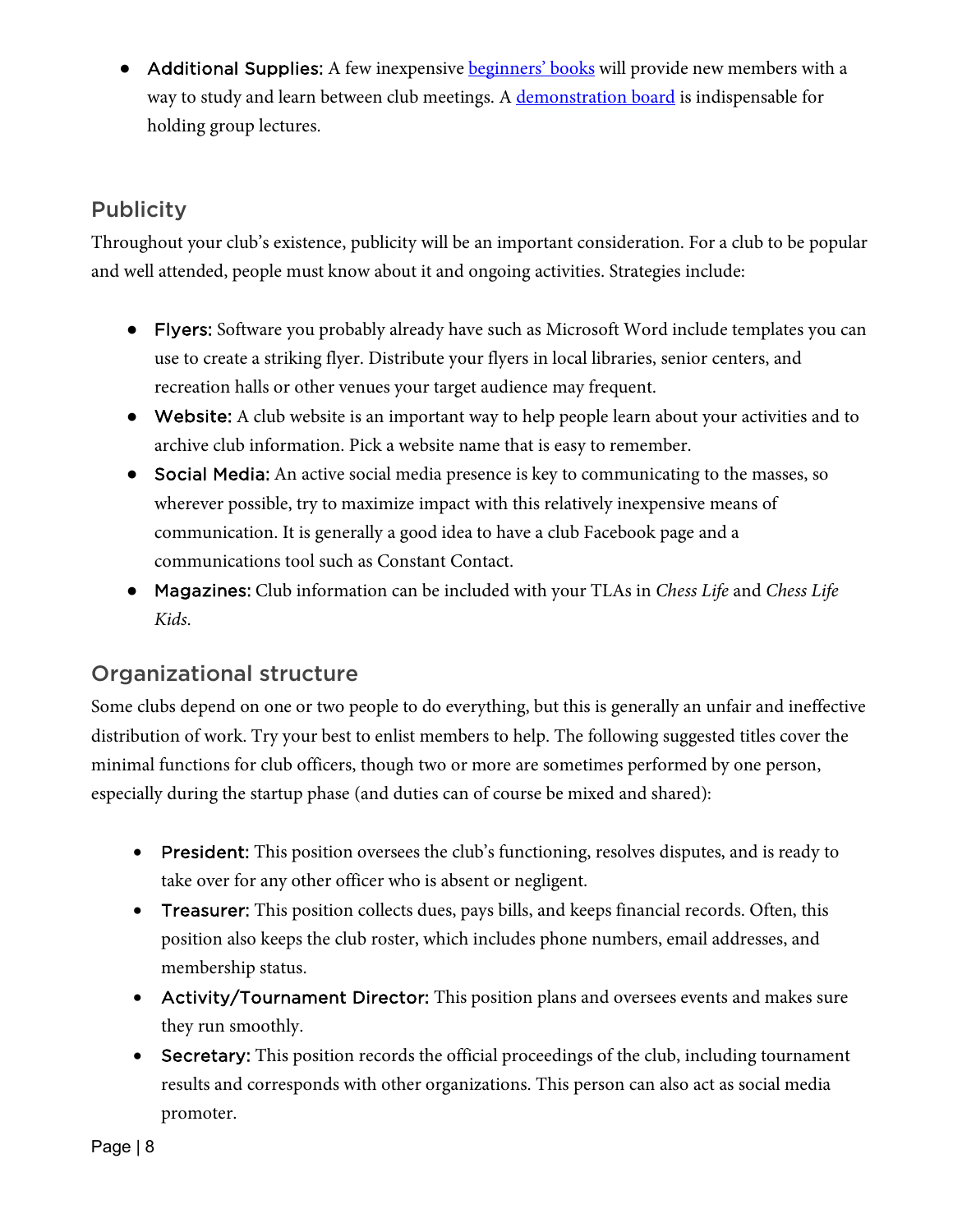# <span id="page-9-0"></span>Chapter 5: Keeping the Club Going

## <span id="page-9-1"></span>Building a base

Creating a regular schedule of events and meetings will create predictability for your members, which will translate into attendance. Here are some ways to establish good communications in the beginning stages.

# <span id="page-9-2"></span>Club newsletter

This simple tool can be a key to your club's success. In its simplest form, your newsletter or bulletin is a listing of upcoming events—a chess calendar for your members. You may want to include items such as chess news and weekend tournaments in the area. Report on recent events—everything from tournament details to club members' results.

The next step toward a great club newsletter is at the center of all chess journalism: games. It often works well to have members select their own games for inclusion; if possible have them include brief annotations. By annotating games, players will improve their chess as they try to explain their thinking.

Include stories about chess history or the local scene, news from around the country and the world, problems and puzzles, photos and cartoons, or anything else your imagination and energy might suggest. The [Chess Journalists of America](https://www.chessjournalism.org/) can be a good resource to learn about what works.

Make sure that all members and potential members get a copy. Putting copies on a table might not be enough as some people may be absent that night. Emailing the newsletter is the best and cheapest way to distribute.

## Make players feel welcome

Chess clubs succeed when they have a warm, friendly atmosphere. Your members and all visitors should feel at home at the club.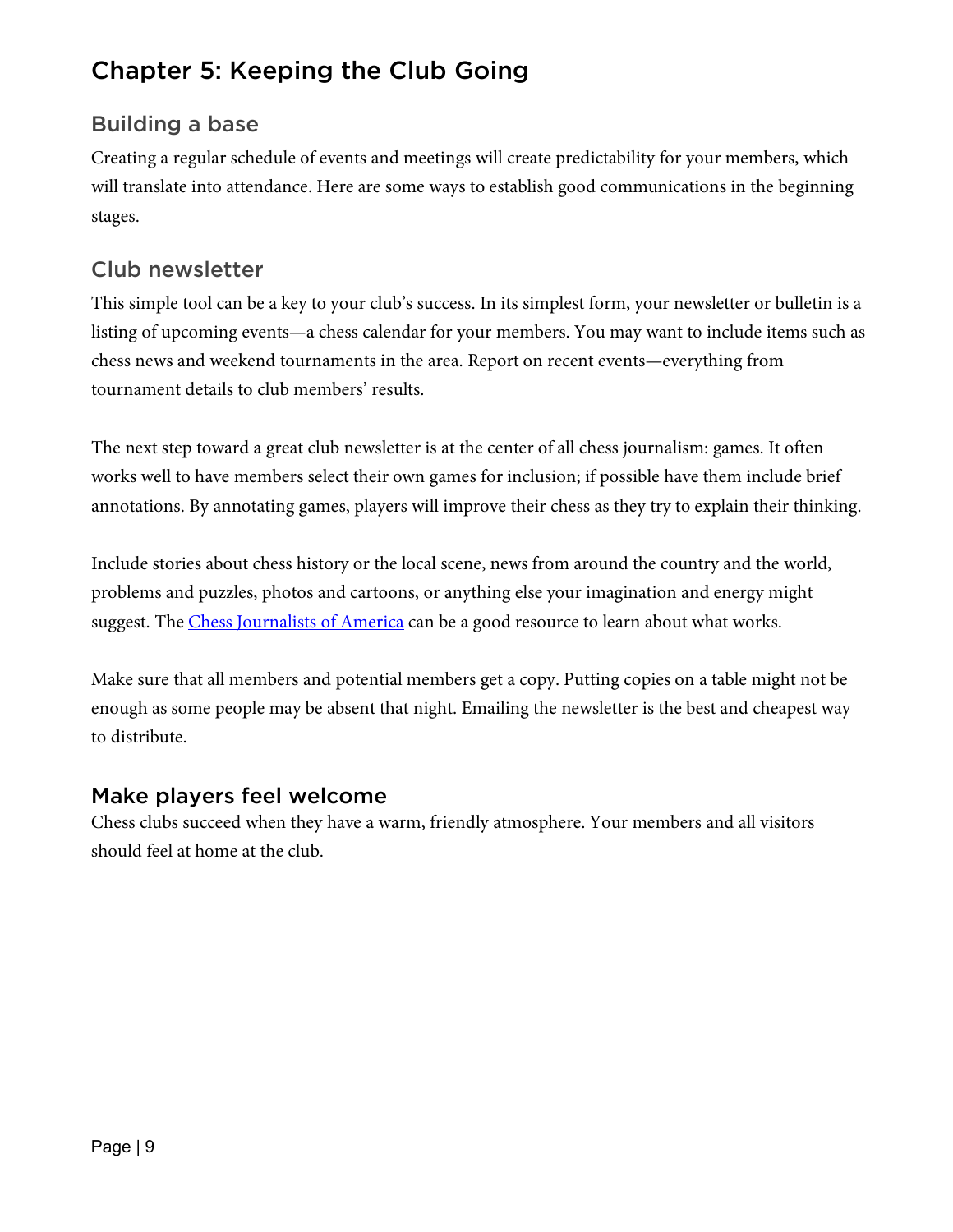# <span id="page-10-0"></span>Chapter 6: The Established Club - Building on Your Base

Once a club has been established, the main task is to keep it alive and active. This chapter will outline some proven methods to accomplish this.

#### <span id="page-10-1"></span>Club tournaments

Many clubs find that regular tournaments form the backbone of their activities. The typical structure is one round a week for a specified time (often one month) and then a new tournament immediately follows. Recently, one-night "Quick Chess" tournaments have been growing in popularity. (The time controls in a Quick Chess tournament are 10 minutes through 29 minutes per player. Sudden Death rules are used in Quick Chess events except score keeping is not required.) These events are easy to run and are fun for everybody. You will have to experiment to find the best format for your players.

#### <span id="page-10-2"></span>Weekend-long tournaments

This is the next step for a chess club. These one-to-three days events require more planning, but most of your concerns will be similar to those you encounter in planning a club tournament. For club events, you can be flexible; for example, you can determine your prizes after you see how many have entered. For these longer events you should either guarantee the prizes (the ideal approach) or offer a realistic estimate of prizes based on the number of entries expected.

You should plan six months to a year before the event. The first step is to check with a US Chess [regional clearinghouse](http://www.uschess.org/content/view/9026/510/) and your [state affiliate's website.](http://www.uschess.org/content/blogcategory/84/189/) Try to avoid competing with other events so that you can maximize attendance. Once you have determined and reserved a tournament site, publicity is another major issue. Publicity is much more important for weekend tournaments, especially via a TLA.

#### <span id="page-10-3"></span>The tournament director (TD)

If your event is to be sanctioned and rated by the US Chess (rated events are the most popular), your TD must be certified. This will also create a sense of professionalism within the club.

The first level of certification is "Club Director." The candidate simply signs a form stating that he or she has read the *US Chess Federation's [Official Rules of Chess](http://www.uschess.org/content/view/7752/369/)* and understands the rules and promises to uphold them as fairly as possible.

Obtaining the first level of certification can be done by **submitting this form**. Higher levels of certification require experience and test-taking. More information on this [can be found here.](http://www.uschess.org/docs/forms/TDCertificationRules.pdf)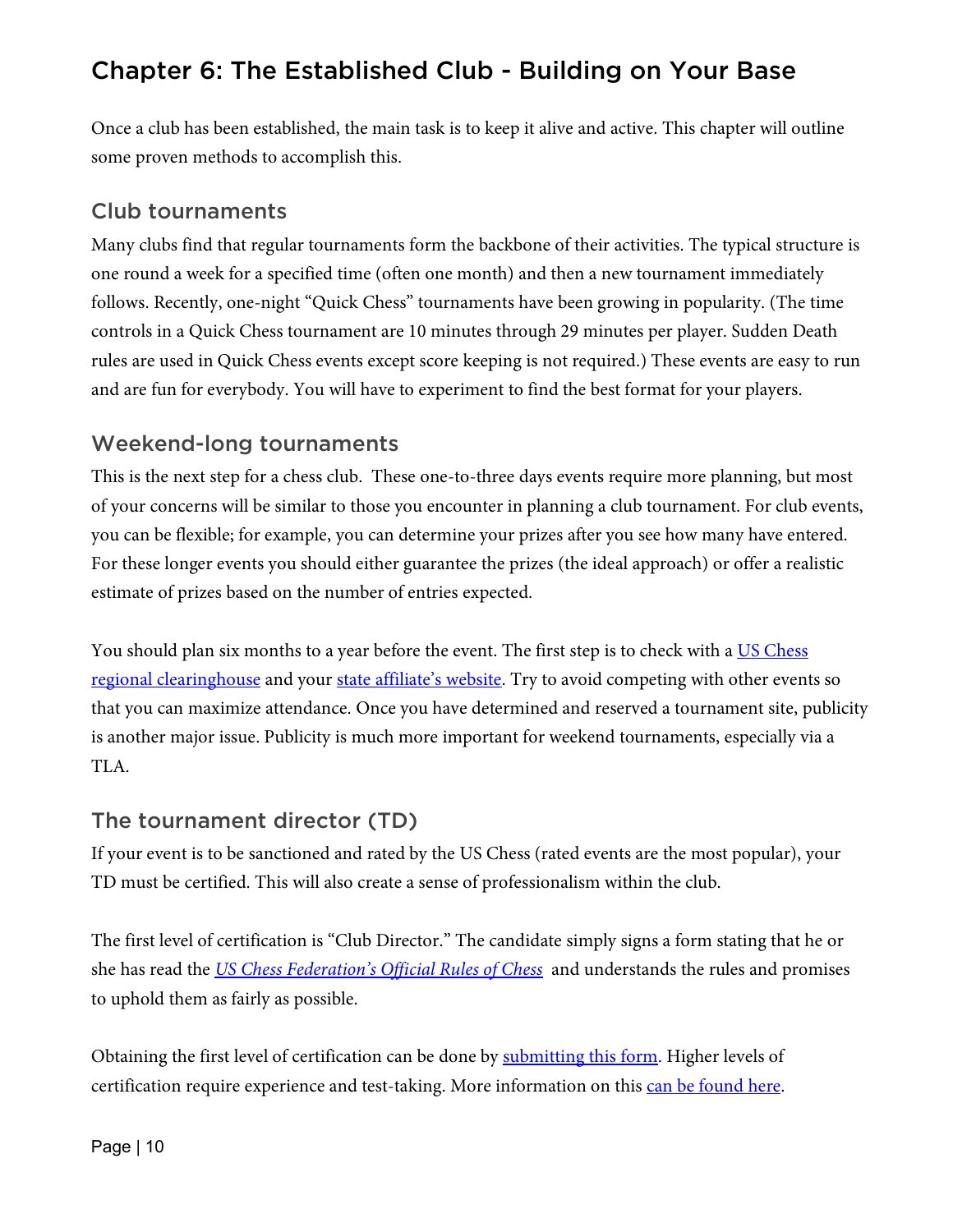## <span id="page-11-0"></span>Registration

A smooth registration process is essential to a successful tournament, whether club or open. One way to help speed up registration is to provide advanced and online registrations. As in all other things, planning and teamwork are important.

Advanced registrations are helpful as you can handle them as you have time. *It is the tournament organizer's responsibility to verify all US Chess ID numbers, expiration dates and ratings.* Players will usually provide accurate information, but you still must check to eliminate possible problems. Fundamentally, you want to obtain a player's name, address, phone number, and email address.

You can check a player'[s US Chess membership online](http://www.uschess.org/msa/) or via a downloadable database which integrates right into your chess tournament software. You can also print the current *Ratings Supplement*, available from the [member's only section of the US Chess website.](https://secure2.uschess.org/MembersOnly/MO_login.php) Players don't necessarily have to show you their US Chess membership card but it can speed up registration. Direct arriving players who registered early to check the wall chart to find possible problems early and help you get started on time.

#### <span id="page-11-1"></span>TD's checklist

This checklist will help you enjoy a smooth tournament. Experienced TDs arrive at the tournament site with a case that includes the following items:

- The *US Chess Federation's [Official Rules of Chess,](https://www.uscfsales.com/us-chess-federation-s-official-rules-of-chess-seventh-edition.html)* latest edition;
- Laptop with functional chess software and the newest rating supplement database;
- Printer to print standings, pairings, etc.;
- US Chess and State affiliate membership application forms;
- Scoresheets;
- Pens/pencils/markers;
- Blue tape (for posting that does not damage the wallpaper);
- Cash for making change;
- Chess clocks;
- Boards and pieces;
- Board numbers;
- Extra paper;
- Clearly worded announcements for cellphone policy and other tournament specific rules and guidelines—ideally this can be laminated and reused;
- Copies of the tournament's ad (for round times, prizes, etc.);
- Fliers for your next event;
- Trophies if needed.